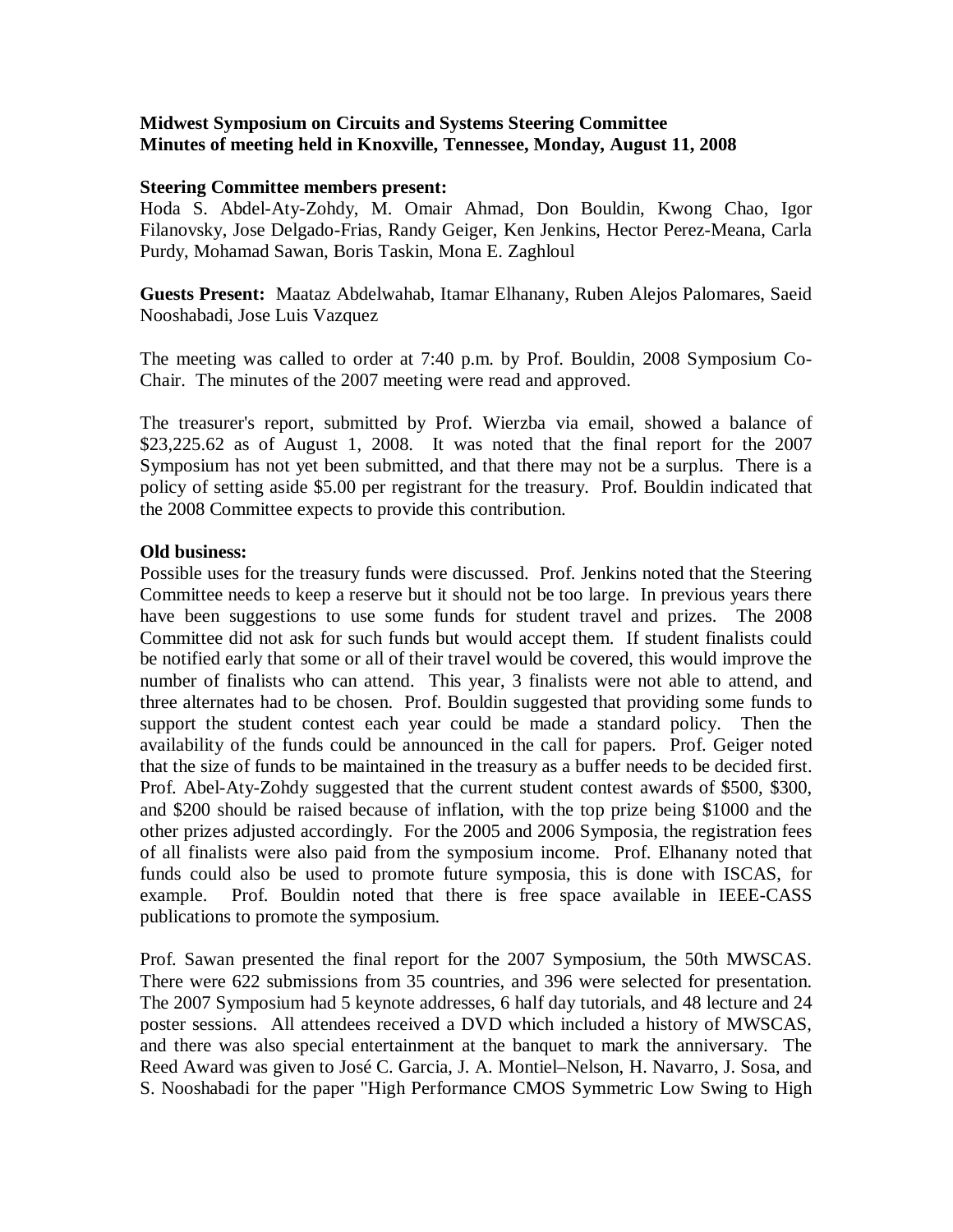Swing Converter for On–Chip Interconnects", and the student contest winners were Behzad Mesgarzadeh, Linkoping University, Sweden, for "Low-Power Bufferless Resonant Clock Distribution Networks", Matthias Keller, University of Freiburg, Germany, for "Systematic Approach to the Synthesis of Continuous-Time Cascaded Sigma-Delta Modulators", and Pukar Malla, Cornell University, USA, for "A Digitally-Enhanced 2-0 Delta-Sigma ADC". The 2007 Committee has selected 20 papers to be expanded and published in two journal special issues.

There were a total of 400 registrations and \$6,000 from sponsors, but this did not fully cover expenses. The remaining balance will be shared by the 2007 Committee and IEEE-CASS. Prof. Sawan indicated that the 2007 Committee's share of funds could probably be provided by his research group. The negative balance was mainly due to the low number of conference hotel registrations, since there are many cheap hotels near the conference site in downtown Montreal. The shortfall will be about \$40,000. The questions of how this situation should be handled and who is responsible for the loss were discussed. Since IEEE-CASS is the sponsor, most were of the opinion that IEEE-CASS would take the loss, but it was noted that IEEE-CASS will probably approach the Steering Committee for assistance. There was also some support for the idea that the volunteer committee should not be responsible for the loss. After some discussion, Prof. Geiger made a motion that the Steering Committee choose a finance co-chair from those present at the meeting, and that the co-chair's first responsibility would be to look into the situation with the 2007 budget and come up with a recommendation for what to do about it. Prof. Zaghloul seconded the motion and it passed unanimously. Prof. Abel-Aty-Zohdy then nominated Prof. Jenkins to be the Finance Co-Chair. The nomination was seconded by Prof. Zaghloul, and Prof. Jenkins was elected by a vote of 12 in favor, 0 against, and 1 abstention. Prof. Jenkins was then charged with contacting the Finance Chair, Prof. Wierzba, and working with him to discuss the situation of the 2007 funds and to prepare a report. After this is settled, more general questions about the use of the Steering Committee funds can be investigated.

Prof. Elhanany, the 2008 Co-Chair (along with Prof. Bouldin), presented the preliminary 2008 report. There were 362 submissions, with 248 acceptances from 28 countries, 200 for lectures and the rest for posters. Ten student paper finalists were chosen. Three of those were not able to attend the meeting, so 3 alternates were chosen to provide 10 presentations in the contest. There are about 240 registrants and it looks as though there will be some surplus when all accounts have been settled.

There was a brief discussion about the judging of the student contest. For a couple of the student presentations, there were only three judges. It was noted that there should be some experienced judges, since student judges may overlook some issues. There was general agreement that five judges is a good number, with some judges serving for more than one year to provide continuity. There was a discussion of whether to have a standing committee to run the student contest and also of whether to have a standard set of contest rules which carries over from year to year, to provide consistency. Papers could also be integrated into the regular sessions, with the judges attending these sessions. But it was noted that having a separate session for the contest does draw a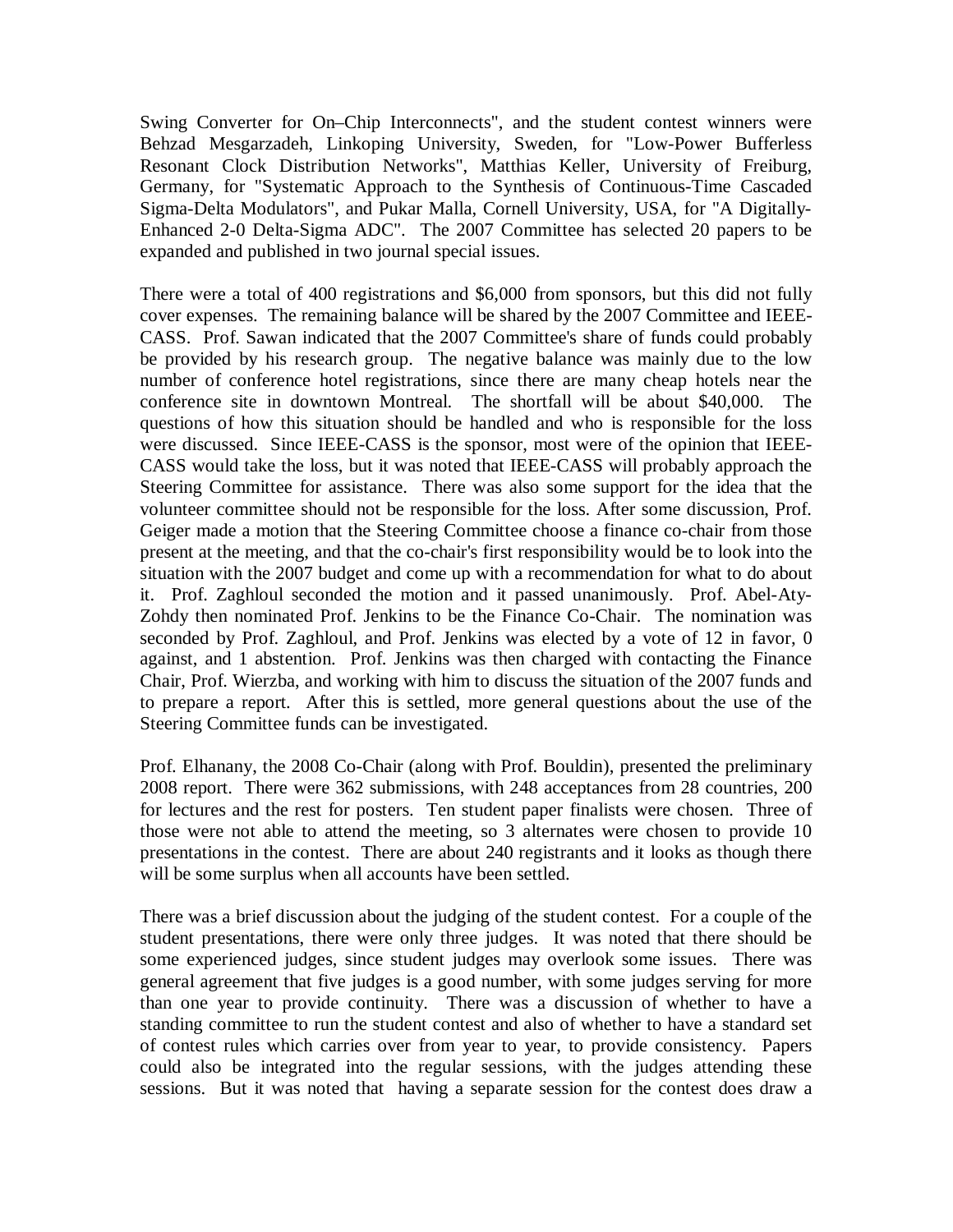good student audience. Prof. Zaghloul moved that there be a standing awards committee to select the Student and Reed Award winners. Prof. Filanovsky seconded the motion and it passed with 12 votes for, 0 against, and 1 abstention.

Prof. Jenkins led a round of applause for the fine job the 2008 Committee has done with this year's symposium.

Prof. Perez-Meana presented the preliminary plans for the 2009 Symposium, to be held in Cancun, México, August 2-5. The first day will be for paid tutorials. About 200 participants will be needed for no loss, but it is expected there will be about 500, since Cancun is attractive. The hotel will be about \$150 per day and is close to the tourist section. There will also be a cheaper hotel in the tourist section for students. Proposed registration is \$500 for nonstudent participants and \$300 for students. Only 50 rooms will need to be used in the main hotel, so there should not be a problem meeting this. Prof. Geiger noted that in general it is a good idea to get help negotiating the hotel contract and that IEEE meeting and planning services should be able to provide this type of assistance. Prof. Perez-Meana also noted that it is fairly easy to get a visa for Mexico and that his university will be able to help with this (no visa will be needed for participants from the U.S. and Canada).

Prof. Delgado-Frias presented preliminary plans for the 2010 Symposium in Seattle. The Seattle hotels are expensive, so it is likely that the venue will actually be in Bellevue, which is close to Microsoft. Prof. Abdel-Aty-Zohdy noted that the 2010 Committee and the hotel need to be decided soon. Prof. Delgado-Frias will send the names to Prof. Abdel-Aty-Zohdy.

## **New business:**

For 2011 there is no proposal at present. Prof. Nooshabadi, a 2007 Reed Award winner and a guest at the meeting, suggested Korea for 2011 or 2012. He will send a proposal to Prof. Abdel-Aty-Zohdy. There was some concern about moving the symposium out of the U.S., especially since ISCAS will be in Korea in 2012. The Steering Committee previously decided that MWSCAS should be held in North America at least two out of every three years. It has not been held outside of North America since 2004, when it was in Hiroshima, Japan, and it will be in Seattle in 2010. So it would be all right to consider a proposal to hold the symposium in Korea. There was also some previous interest from Prof. Kocan in Dallas, and there are several people in the Dallas area who might help organize a conference there. It was also suggested that Prof. Sanchez-Sinencio at Texas A&M, a Steering Committee member not at the meeting, might be willing to help. Prof. Abdel-Aty-Zohdy will follow up on these leads.

The process of publishing extended symposium papers in a journal was discussed. This year Prof. Nooshabadi has offered to coordinate publication of selected extended papers from the 2008 Symposium with the *Journal of VLSI Design*. It may be possible to make this a recurring commitment. But since this is not an IEEE journal, questions about copyright will need to be addressed. Prof. Zaghloul noted that there will be a concern from IEEE, since some of their budget decisions are based on the number of accesses of